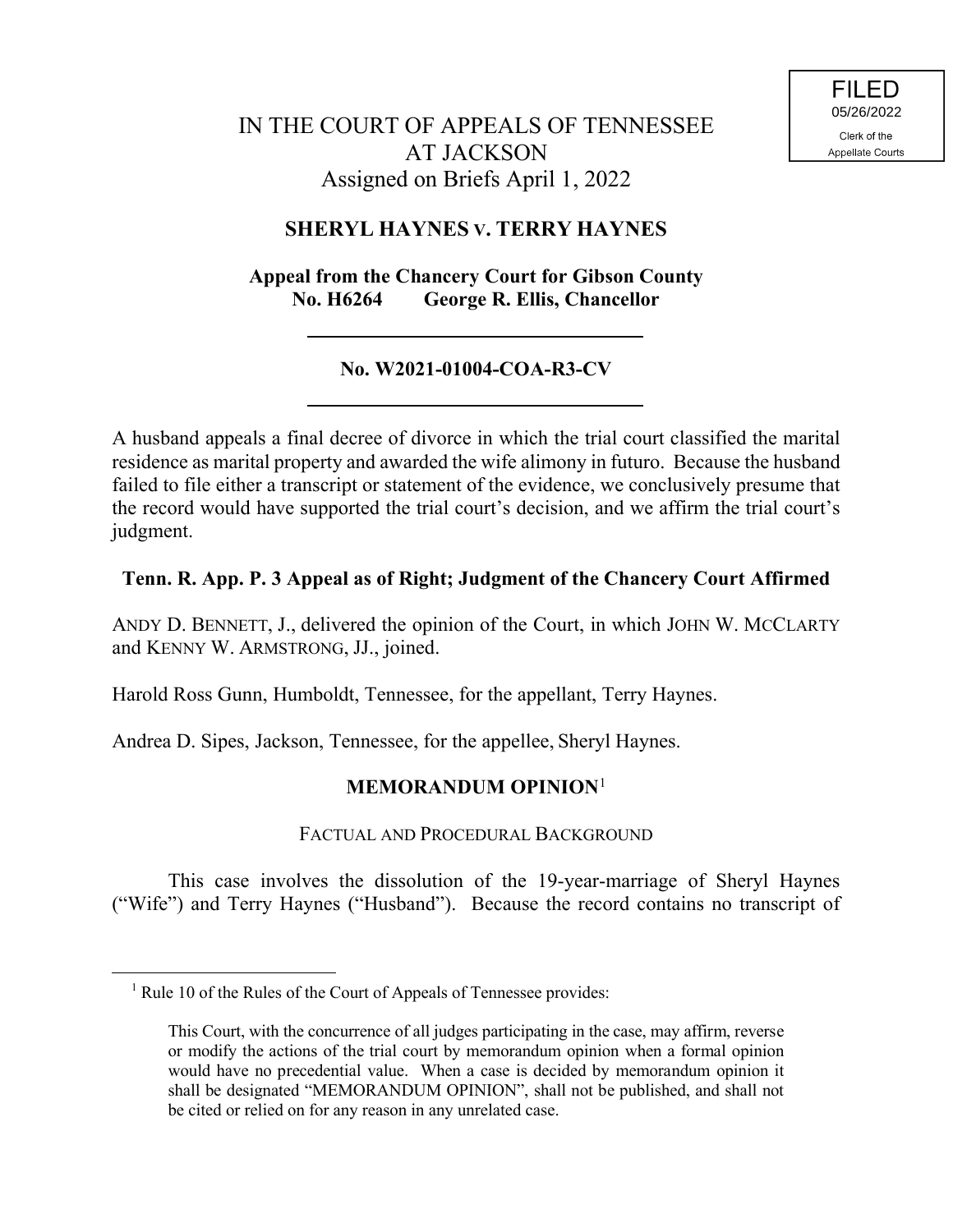evidence or statement of the evidence, the facts recounted herein are taken from the pleadings, exhibits, and orders provided in the technical record.

On April 30, 2019, Wife filed a complaint for divorce alleging the grounds of irreconcilable differences and inappropriate marital conduct. The trial court heard Wife's complaint on September 3, 2020, and entered a final decree of divorce on April 9, 2021, granting Wife an absolute divorce, classifying the parties' property, and dividing the marital estate. The only item of property relevant to this appeal is the marital residence. Although Husband purchased the property prior to the marriage, the court classified the residence as marital property and ordered the property be sold; any proceeds remaining after paying off the mortgage and paying \$10,018 for Wife's attorney fees were to be equally divided between the parties. The court classified the residence as marital property because it concluded that the property "ha[d] undergone transmutation" based on the following factual findings: (1) "the property was refinanced in 2003 and Wife's name was added to the mortgage on the property", and (2) "Wife made substantial contributions to the household and to the home itself by paying for upgrades and renovations."

After dividing the marital estate, the court considered the alimony factors enumerated in Tenn. Code Ann. § 36-5-121(i) and awarded Wife alimony in futuro in the amount of \$300 per week based on the following findings of fact:

- a. The Wife is a disabled individual.
- b. This marriage is a long-term marriage being 19 years at the time of trial.
- c. The Wife is 63 years of age and the Husband is 65 years of age.
- d. The Husband is capable of working and earning an income sufficient to maintain his marital standard of living while paying support to Wife.
- e. The Wife is incapable of maintaining her marital standard of living without support from the Husband.
- f. The Husband has the financial ability to provide spousal support to Wife.
- g. The Wife is in need of spousal support.
- h. The Husband has willfully failed to comply with previous orders of this Honorable Court.
- i. That the Wife cannot be rehabilitated given her age and disability.
- j. That Husband is not a credible witness and the Court gives greater weight to the testimony of Wife as the Court finds her to be credible.
- k. The Wife lives with a third party that is a platonic friend of Wife.
- l. The Wife is forced to have a roommate due to Husband's failure to pay his alimony *pendente lite* as previously ordered by the Court.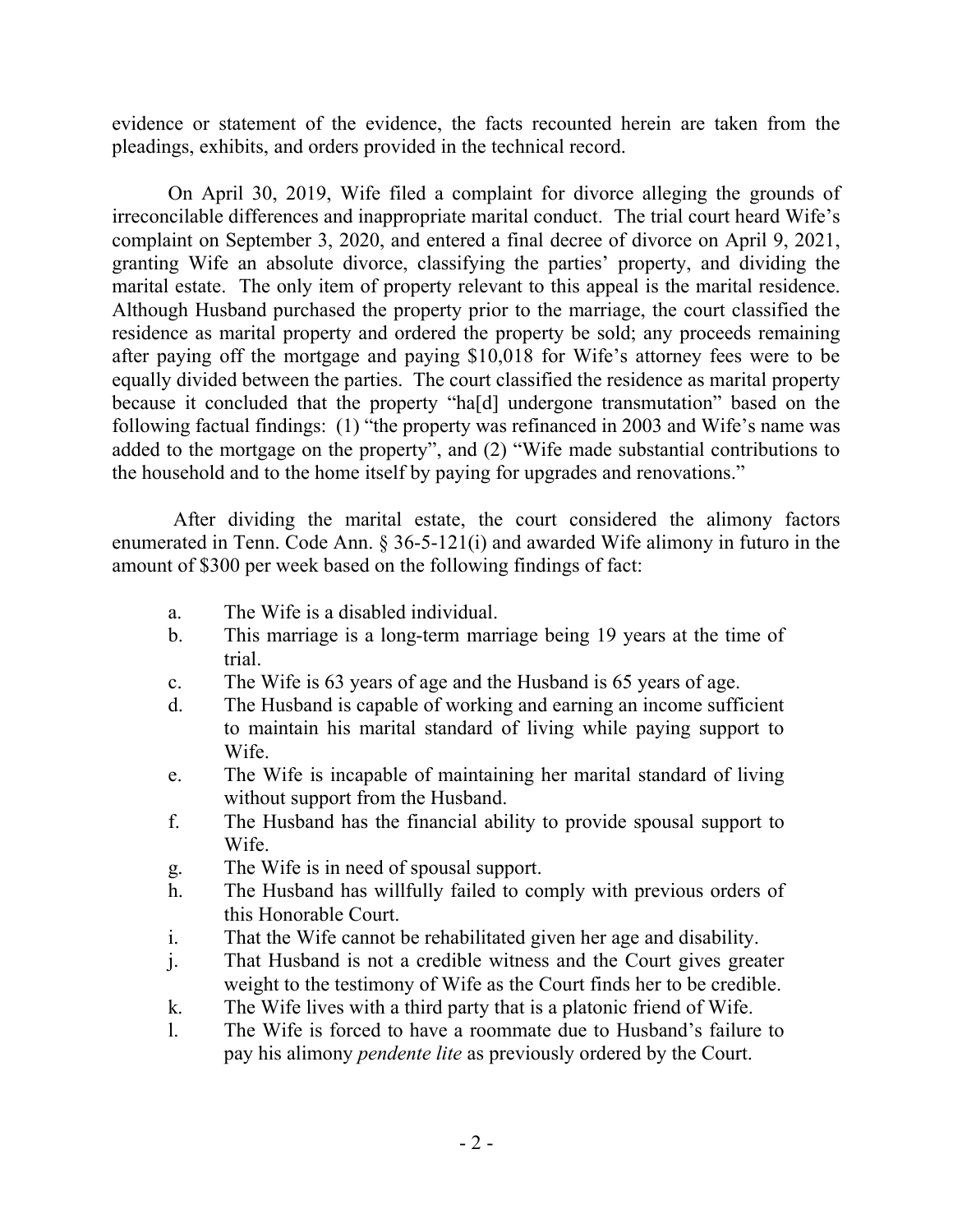- m. The third party living with Wife is not contributing to Wife's support nor is the Wife contributing to the support of the third party.<sup>[2]</sup>
- n. The Wife's monthly income is One Thousand One Hundred Fourteen Dollars (\$1,114.00) paid by Social Security and she has no other income.
- o. The Husband is employed . . . making an approximate gross [monthly] income of Three Thousand Four Hundred Sixty-Six Dollars  $($3,466.00).$
- p. The Husband has the means and ability to pay spousal support.

Because Wife's attorney drafted the final decree rather than the trial court doing so, Husband filed a motion requesting that the trial court issue its own findings of fact and conclusions of law so as to satisfy the requirement that the final decree reflect the trial court's independent judgment. In the motion, Husband also asserted that the case should be dismissed pursuant to Local Rule 17(A) because Wife's attorney failed to file the final decree within fourteen days of the hearing on Wife's divorce complaint. The trial court denied Husband's motion, and Husband's attorney prepared an order reflecting the court's ruling. The order included the following statement:

[T]he Findings of Fact and Conclusion[s] of Law as set forth in [the final decree prepared by Wife] are adopted by the Court even though TRCP Rule 52.02 states that the Court shall set forth its Findings of Fact[] and Conclusion[s] of Law and not just accept the Attorney's findings of Facts and Conclusions of Law . . . .

The court entered the order on August 13, 2021, and Husband filed his notice of appeal approximately two weeks later.<sup>3</sup>

 $2$  In paragraph 11 of the final decree, the court expressly found that "Wife has rebutted the presumption in Tennessee Code Annotated § 36-5-121(f)(2)(B) regarding third party contribution and is entitled to an award of alimony *in futuro*."

<sup>&</sup>lt;sup>3</sup> Two days after Husband filed the notice of appeal, the trial court entered another order regarding the court's denial of Husband's motion for findings of fact and conclusions of law and its denial of his motion for dismissal of the case pursuant to Local Rule 17(A). Wife's attorney prepared this order, and it did not "affect[] the 'legal rights and obligations'" that were "'plainly and properly settled with finality'" in the August 13, 2021 order. *Ball v. McDowell*, 288 S.W.3d 833, 837 (Tenn. 2009) (quoting *FTC v. Minneapolis-Honeywell Regulator Co.*, 344 U.S. 206, 211-12 (1952)). Therefore, we consider the August 13, 2021 order to be the final judgment in this case. *See id.*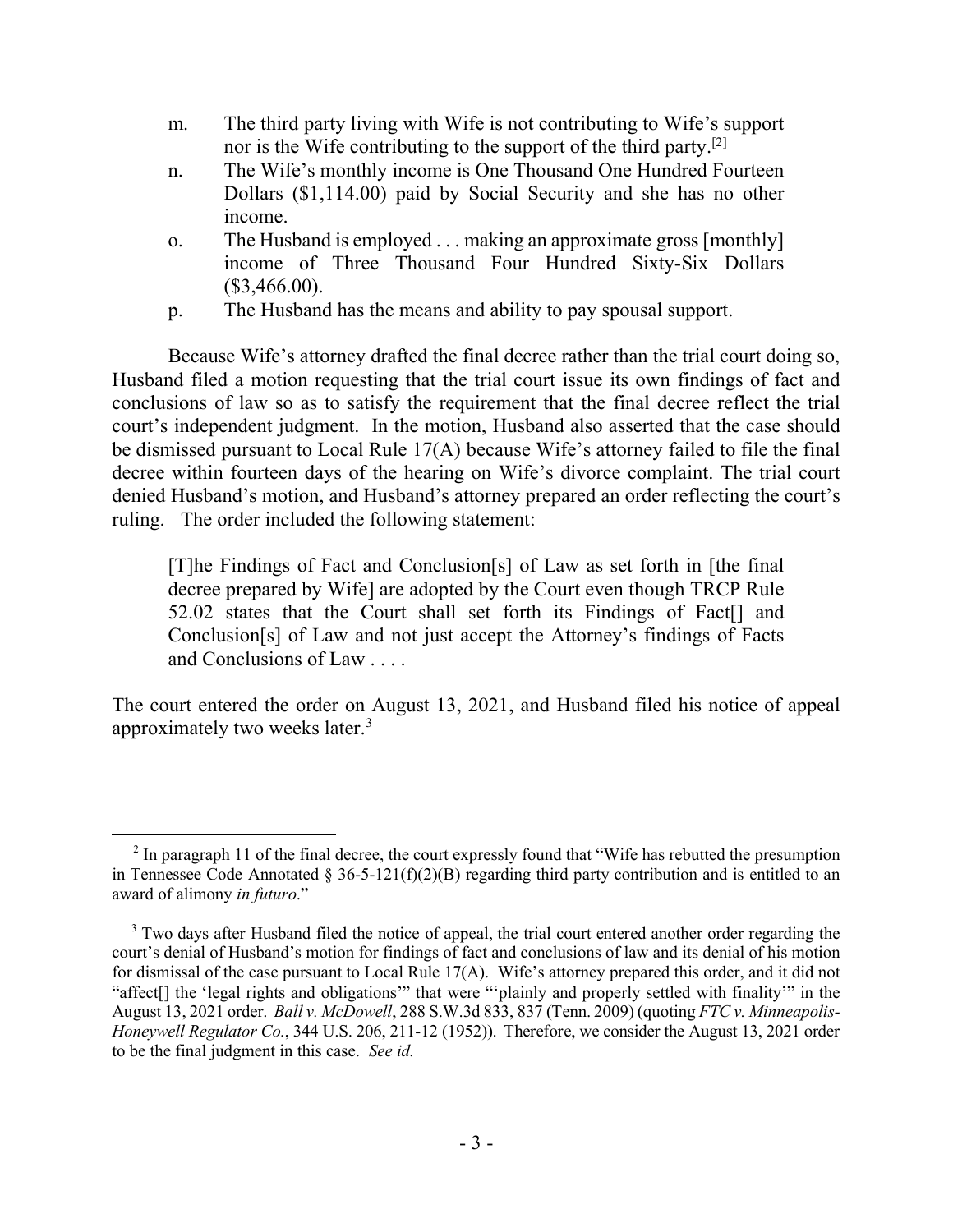On appeal, Husband presents several issues<sup>4</sup> for our review that we consolidate and restate as follows: (1) whether the trial court erred in not dismissing the case pursuant to Local Rule 17(A), (2) whether the final decree should be vacated because it did not reflect the trial court's independent judgment, (3) whether the trial court abused its discretion in classifying the parties' residence as marital property, and (4) whether the trial court erred in awarding Wife alimony in futuro.

#### STANDARD OF REVIEW

Husband's appellate brief focuses primarily on the trial court's classification of the parties' residence as marital property and its award of alimony in futuro to Wife. In each of these areas, a trial court's decision is fact-dependent and involves consideration of many factors. *Gonsewski v. Gonsewski*, 350 S.W.3d 99, 105 (Tenn. 2011); *Kinard v. Kinard*, 986 S.W.2d 220, 230 (Tenn. Ct. App. 1998). Thus, a trial court is "vested with a great deal of discretion," *Eldridge v. Eldridge*, 137 S.W.3d 1, 12 (Tenn. Ct. App. 2002), when making these decisions, and "[a]ppellate courts decline to second-guess a trial court's decision absent an abuse of discretion." *Gonsewski*, 350 S.W.3d at 105. A court abuses its discretion when it "causes an injustice by applying an incorrect legal standard, reaches an illogical result, resolves the case on a clearly erroneous assessment of the evidence, or relies on reasoning that causes an injustice." *Id.* (citing *Wright ex rel. Wright v. Wright*, 337 S.W.3d 166, 176 (Tenn. 2011); *Henderson v. SAIA, Inc.*, 318 S.W.3d 328, 335 (Tenn. 2010)).

Because the trial court decided this matter without a jury, we review the trial court's findings of fact de novo with a presumption of correctness unless the evidence preponderates otherwise. TENN. R. APP. P. 13(d); *Chandler v. Chandler*, No. W2010- 01503-COA-R3-CV, 2012 WL 2393698, at \*5 (Tenn. Ct. App. June 26, 2012). We review

 $\overline{a}$ 

<sup>&</sup>lt;sup>4</sup> The specific issues identified by Husband are as follows:

Issue One: Are local rules set forth by the Chancellor that state something shall occur and then set aside by that Chancellor allowed?

Issue Two: Tennessee Rules of Civil Procedure Rule 58 sets forth how an[] Order can be entered, therefore, can the entry of an Order be changed by a Plaintiff's attorney?

Issue Three: Does a residence in the Defendant's name only become marital property by undergoing "transmutation"?

Issue Four: Is the ability to pay alimony based on conjecture?

Issue Five: The Plaintiff purchased property with her live-in friend in Alabama but the statement by Plaintiff is he is only a platonic friend, does this violate the statute?

Issue Six: Does Tennessee Rules of Civil Procedure Rule 52.02 a rule the Trial Judge can ignore or should he state the Findings of Fact[] and Conclusions of Law as to these facts? Issue Seven: Does Tennessee Code Annotated Section 36-5-121(f)(2)(B) place the burden to rebut the presumption other than by stating it is my platonic friend?

Issue Eight: Does the purchase of a house in another state show that the person who purchased the house with Plaintiff is more than a friend?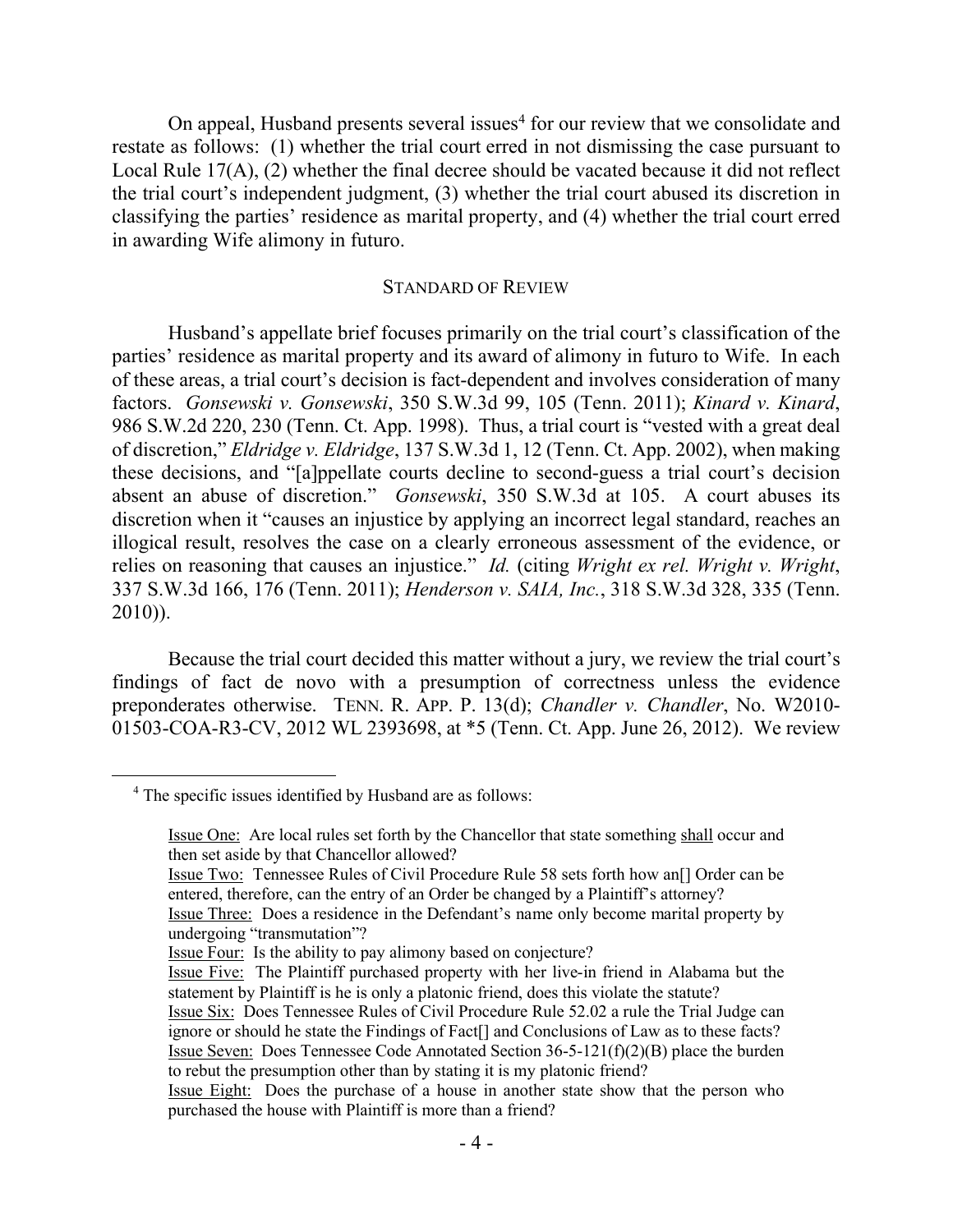a trial court's conclusions of law de novo without a presumption of correctness. *Chandler*, 2012 WL 2393698, at \*5.

#### ANALYSIS

#### I. Local Rule 17(A).

We begin with Husband's argument that the case should have been dismissed pursuant to Local Rule 17(A) for the Chancery Court of the Twenty-Eighth Judicial District, which provides as follows:

Unless the Court directs otherwise, attorneys for prevailing parties will prepare orders for entry by the Court. All orders must be received by the Clerk and Master within fourteen days on which the ruling is made by the Court, in compliance with Rule 58 of the Tennessee Rules of Civil Procedure. If the order is not filed within the time limit, an Order Dismissing the Case for Failure To Prosecute shall be entered.

www.tncourts.gov/sites/default/files/docs/district\_28\_rules\_of\_chancery\_court\_ revised 2021mar10.pdf (last visited May 12, 2022). Due to Wife's attorney's failure to file the final decree within fourteen days of the trial court issuing its ruling, Husband contends that Local Rule 17(A) mandated that the court dismiss the case for failure to prosecute. We must respectfully disagree.

A court has inherent power "to make, enforce, and relax rules of practice; a rule is an instrument of the court used to expedite the business of the court." *Osgood Co. v. Bland*, 141 S.W.2d 505, 506 (Tenn. Ct. App. 1940). Due to this inherent power, we have held that a trial court "'is not restricted in the administration of its rules in the absence of a clear abuse of discretion on the part of the court to the injury of a party,'" and "'[t]his Court will not reverse a Trial Judge for waiving a local rule absent the clearest showing of an abuse of discretion and that such waiver was the clear cause of a miscarriage of justice.'" *Craven v. Dunlap*, No. 02A01-9202-CH-00027, 1993 WL 137584, at \*3 (Tenn. Ct. App. May 3, 1993) (quoting *Osgood*, 141 S.W.2d at 506; *Killinger v. Perry*, 620 S.W.2d 525, 525 (Tenn. Ct. App. 1981)). Thus, for Husband to succeed on this issue, he has the burden of showing that the trial court's waiver of Local Rule 17(A) constituted an abuse of discretion that caused a miscarriage of justice or other injury to him. Husband points to nothing in the record that would show either that the trial court abused its discretion by waiving Local Rule 17(A) or that the waiver caused a miscarriage of justice or any other injury. Indeed, he makes no assertion whatsoever that he suffered any injustice from the trial court's waiver of Local Rule 17(A), and we find nothing in the record showing any injustice occurred. Because Husband failed to carry his burden, we conclude that the trial court did not abuse its discretion in waiving Local Rule 17(A) to permit Wife to file the final decree later than fourteen days after the court issued its ruling.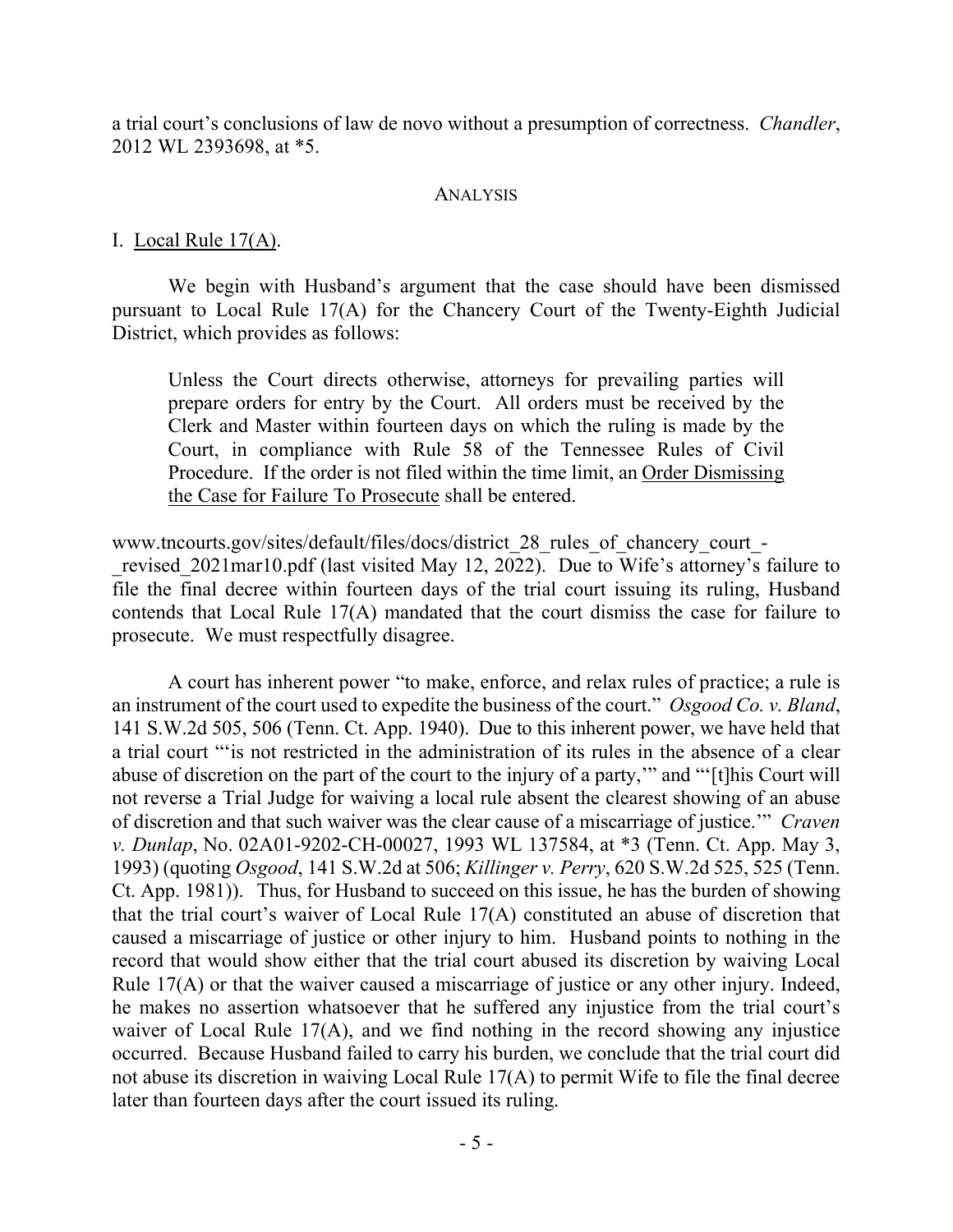#### II. Property classification and alimony.

 $\overline{a}$ 

For reasons that will be discussed, we are unable to analyze the merits of the property classification and alimony issues raised by Husband. The standard of review applicable to these issues limits us to considering "those facts established by the evidence in the trial court and set forth in the record and any additional facts that may be judicially noticed or are considered pursuant to Rule 14."<sup>5</sup> TENN. R. APP. P. 13(c). Therefore, when reviewing a trial court's decision under this standard of review, it is of the utmost importance that we be provided with either a transcript of the proceedings in the trial court or a statement of the evidence that complies with Tenn. R. App. P. 24.<sup>6</sup> The appellant bears the burden of providing this Court with a transcript or statement of the evidence from which we can determine if the evidence preponderates against the trial court's factual findings. *Coakley v. Daniels*, 840 S.W.2d 367, 370 (Tenn. Ct. App. 1992); *see also Greer v. Cobble*, No. E2015-01378-COA-R3-CV, 2016 WL 2898001, at \*4 (Tenn. Ct. App. May 11, 2016). Husband has failed to carry this burden. Accordingly, we do not have a fair, accurate, and complete account of what transpired with respect to the issues he raises, leaving us no way to evaluate his assertion that the evidence contradicted the trial court's findings. *See Britt v. Chambers*, No. W2006-00061-COA-R3-CV, 2007 WL 177902, at \*3 (Tenn. Ct. App. Jan. 25, 2007) ("Without a transcript of statement of the evidence, the appellate court cannot know what evidence was presented to the trial court, and there is no means by which we can evaluate the appellant's assertion that the evidence did not support the trial court's decision."). "In the absence of a transcript or statement of the evidence, there is a conclusive presumption that there was sufficient evidence before the trial court to support its judgment, and this Court must therefore affirm the judgment." *Coakley*, 840 S.W.2d at 370. That is to say, "'we must conclusively presume that every fact admissible under the

<sup>5</sup> Rule 14 applies to post-judgment facts, and "[c]onsideration of such facts lies in the discretion of the appellate court." TENN. R. APP. P. 14(a). The rule states that "[w]hile neither controlling nor fully measuring the court's discretion, consideration generally will extend only to those facts, capable of ready demonstration, affecting the positions of the parties or the subject matter of the action such as mootness, bankruptcy, divorce, death, other judgments or proceedings, relief from the judgment requested or granted in the trial court, and other similar matters." *Id.* None of Husband's allegations constitute post-judgment facts.

 $6$  Tennessee Rule of Appellate Procedure 24(c) provides, in pertinent part:

If no stenographic report, substantially verbatim recital or transcript of the evidence or proceedings is available, or if the trial court determines, in its discretion, that the cost to obtain the stenographic report in a civil case is beyond the financial means of the appellant or that the cost is more expensive than the matters at issue on appeal justify, and a statement of the evidence or proceedings is a reasonable alternative to a stenographic report, the appellant shall prepare a statement of the evidence or proceedings from the best available means, including the appellant's recollection. The statement should convey a fair, accurate and complete account of what transpired with respect to those issues that are the bases of appeal. The statement, certified by appellant . . . shall be filed with the clerk of the trial court within 60 days after filing the notice of appeal.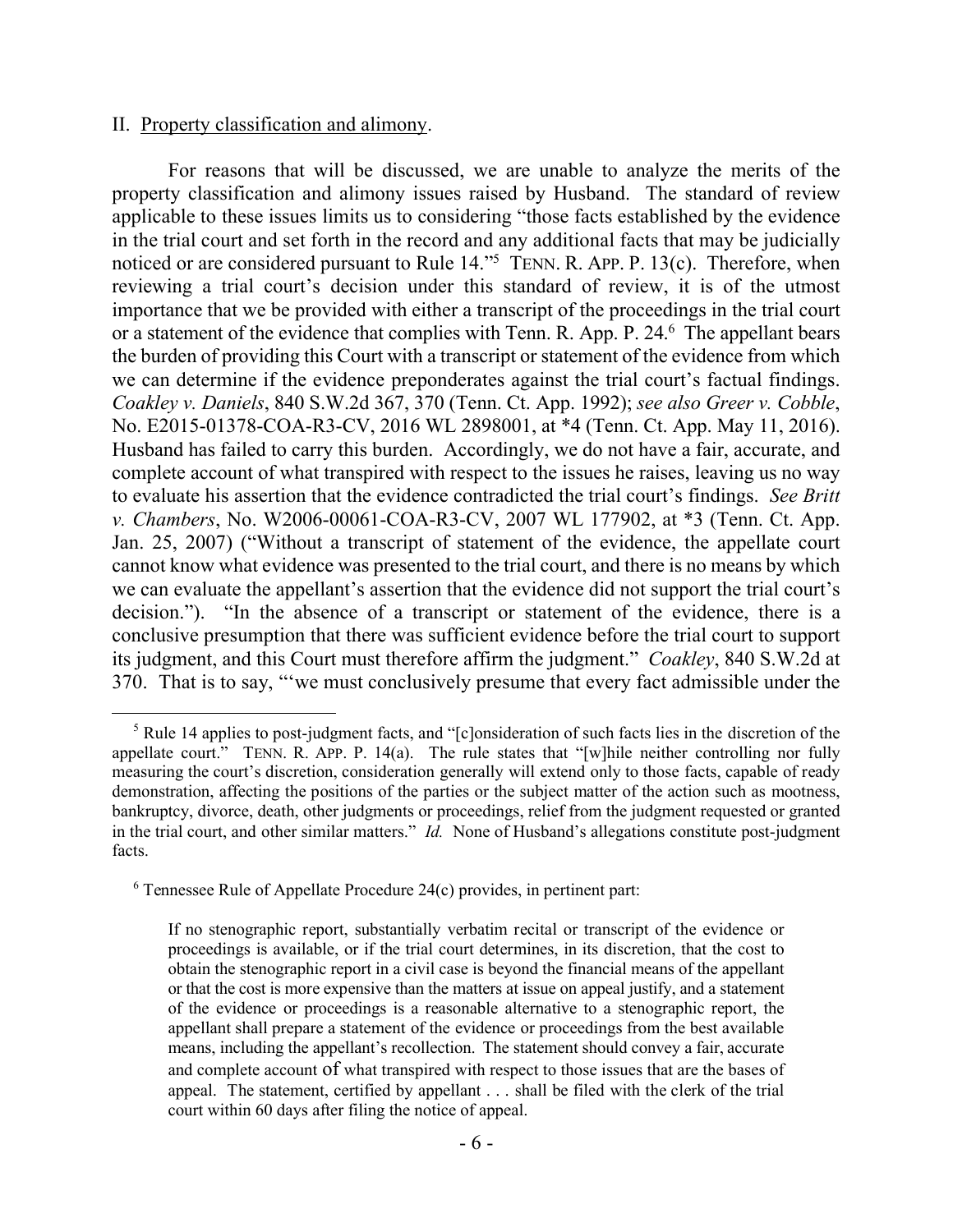pleadings was found or should have been found in favor of the Appellee.'" *Chandler*, 2012 WL 2393698, at \*9 (quoting *Britt*, 2007 WL 177902, at \*3).

Despite the absence of a transcript or statement of the evidence, Husband contends that we should not affirm the trial court's decision because the findings of fact were not the product of the trial court's independent judgment, but rather, the verbatim adoption of the proposed findings prepared by Wife's attorney. It is true that "[a] trial court speaks through its written orders, . . . and the judgment entered by the trial court must be the independent judgment of the trial court." *Cunningham v. Eastman Credit Union*, No. E2019-00987- COA-R3-CV, 2020 WL 2764412, at \*3 (Tenn. Ct. App. May 27, 2020) (citing *Williams v. City of Burns*, 465 S.W.3d 96, 119 (Tenn. 2015); *Smith v. UHS of Lakeside, Inc.*, 439 S.W.3d 303, 316 (Tenn. 2014)); *see also* TENN. R. CIV. P. 52.01 ("In all actions tried upon the facts without a jury, the court shall find the facts specially and shall state separately its conclusions of law and direct the entry of the appropriate judgment."). As our Supreme Court explained,

The essential purposes of courts and judges are to afford litigants a public forum to air their disputes and to adjudicate and resolve the disputes between the contending parties. To carry out these purposes, judges must arrive at their decisions by applying the relevant law to the facts of the case. Because making these decisions is a "high judicial function," a court's decisions must be, and must appear to be, the result of the exercise of the trial court's own judgment.

*Smith*, 439 S.W.3d at 312 (citations omitted).

Although the practice is not recommended, trial courts may "receiv[e] and us[e] party-prepared findings of fact, conclusions of law, and orders [if] two conditions are satisfied." *Id.* at 315-16. Those conditions are: (1) "the findings and conclusions must accurately reflect the decision of the trial court," and (2) "the record must not create doubt that the decision represents the trial court's own deliberations and decision." *Id.* at 316 (citing *Aiken Cty. v. BSP Div. of Envirotech Corp.*, 866 F.2d 661, 677 (4th Cir. 1989); *Clady v. Cty. of Los Angeles*, 770 F.2d 1421, 1427 (9th Cir. 1985); *Madden Phillips Constr., Inc. v. GGAT Dev. Corp.*, 315 S.W.3d 800, 809-11 (Tenn. Ct. App. 2009); *Airline Constr., Inc. v. Barr*, 807 S.W.2d 247, 253-54 (Tenn. Ct. App. 1990)). "[R]eviewing courts have declined to accept findings, conclusions, or orders when the record provides no insight into the trial court's decision-making process or when the record 'casts doubt' on whether the trial court 'conducted its own independent review, or that the opinion is the product of its own judgment.'" *Id.* (quoting *Bright v. Westmoreland Cty.*, 380 F.3d 729, 732 (3rdCir. 2004)); *see also Cunningham*, 2020 WL 2764412, at \*4.

When determining whether a trial court exercised its independent judgment, "we compare the trial court's oral ruling with its written order.'" *Deberry v. Cumberland Elec.*